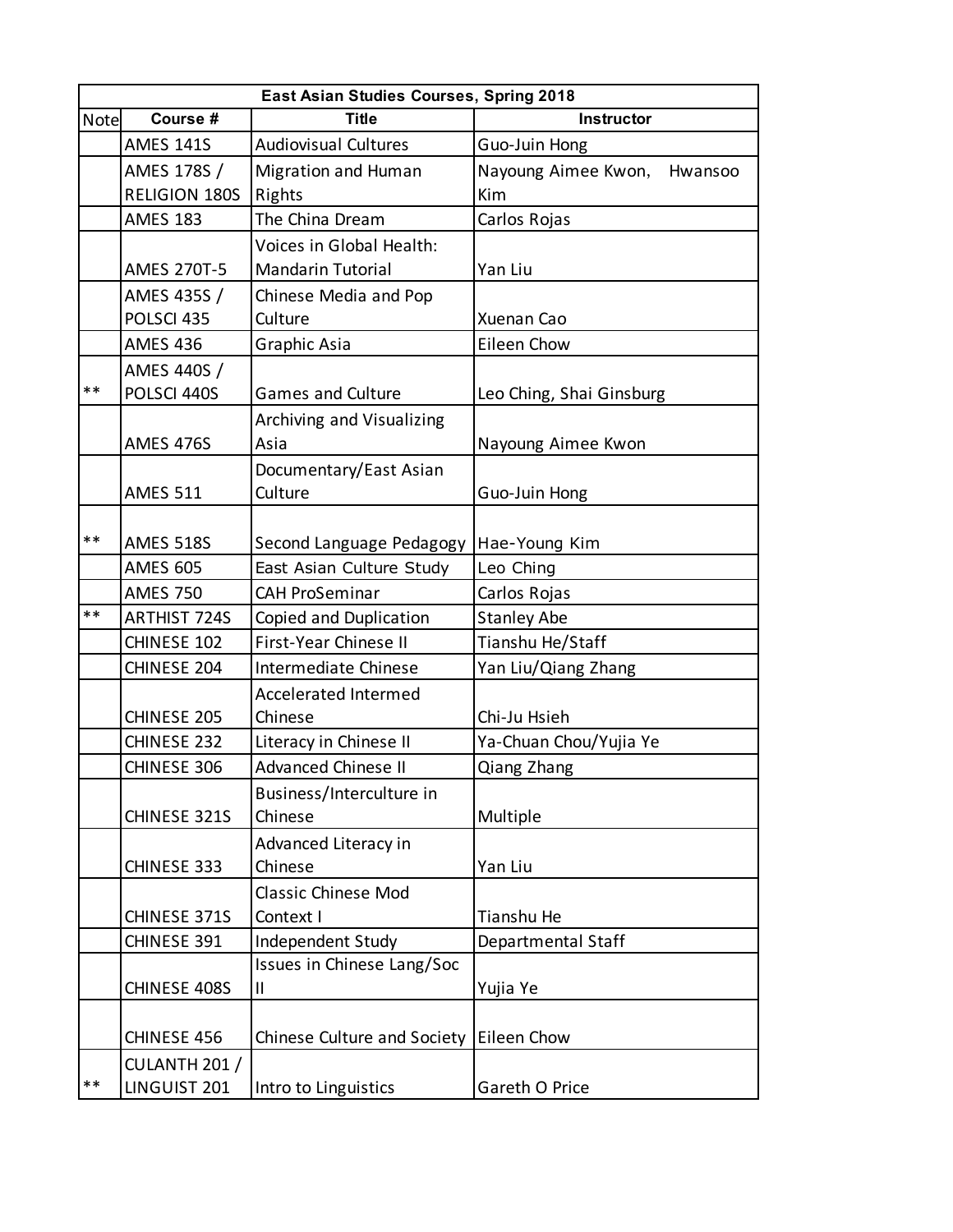| $***$ | <b>ECON 305</b>       | History Int Fin & Mon Crises   Giovanni Zanalda       |                            |
|-------|-----------------------|-------------------------------------------------------|----------------------------|
|       |                       |                                                       |                            |
| **    | <b>ECON 613</b>       | <b>Applied Econometrics:</b><br>Micro                 | Yi (Daniel) Xu             |
|       |                       | <b>Economic History</b>                               |                            |
| $***$ | <b>ECON 908</b>       | (Workshop)                                            | Giovanni Zanalda           |
| ٠     | HISTORY 201           | Globalization and History                             | Giovanni Zanalda           |
|       | <b>HISTORY 216S /</b> | Between Moscow, Beijing,                              |                            |
|       | <b>SES 373S</b>       | Delhi                                                 | Mustafa O Tuna             |
|       | <b>HISTORY 227 /</b>  | <b>Emergence of Modern</b>                            |                            |
|       | <b>AMES 169</b>       | Japan                                                 | Departmental Staff         |
|       | HISTORY 239 /         |                                                       |                            |
|       | <b>AMES 142</b>       | History of Chinese Medicine   Nicole Elizabeth Barnes |                            |
|       | HISTORY 454S /        | <b>CAP SEM: Globalization</b>                         |                            |
|       | <b>AMES 437S</b>      | Asia                                                  | Sucheta Mazumdar           |
|       | <b>HISTORY 514S /</b> | Culture/Env in Modern                                 |                            |
|       | <b>AMES 531S</b>      | China                                                 | Prasenjit Duara            |
|       | <b>JPN 102</b>        | <b>Elementary Japanese</b>                            | Hitomi Endo/Naoko Kurokawa |
|       | <b>JPN 204</b>        | Intermediate Japanese                                 | Azusa Saito                |
|       | <b>JPN 306</b>        | Advanced Japan ese                                    | Naoko Kurokawa             |
|       | <b>JPN 391</b>        | Independent Study                                     | Departmental Staff         |
|       |                       | Issues in Japanese Lang/Soc                           |                            |
|       | <b>JPN 407S</b>       |                                                       | Hitomi Endo                |
|       | KOREAN 102            | <b>Elementary Korean</b>                              | Eunyoung Kim               |
|       | KOREAN 204            | Intermediate Korean                                   | <b>Barohny Eun</b>         |
|       | <b>KOREAN 306S</b>    | Advanced Korean                                       | Eunyoung Kim               |
|       | <b>KOREAN 391</b>     | Independent Study                                     | Departmental Staff         |
|       | <b>KOREAN 455S</b>    | Korean Politics and Society                           | Jinyoung Seo               |
|       |                       |                                                       |                            |
|       | SOCIOL 471S           | Language and Politics                                 | Gareth O Price             |
|       |                       | SP Topics in Linguistics,                             |                            |
|       | LINGUIST 490S         | Lanugage and the Media                                | Gareth O Price             |
| $***$ | <b>PHIL 216</b>       | Problems in Ethical Theory                            | David Wong                 |
| **    | <b>PHIL 502S</b>      | Comparative Ethics                                    | David Wong                 |
|       |                       | Institutions & Self                                   |                            |
| $***$ | POLSCI 229            | Governance                                            | <b>Emerson Niou</b>        |
|       |                       |                                                       |                            |
|       | POLSCI 390S-2 /       |                                                       |                            |
|       | <b>PUBPOL 290S /</b>  | Sepc Top in Pol Instituions:                          |                            |
| $***$ | <b>SCISOC 290S-2</b>  | Sexuality and the Law                                 | Juliette Duara             |
|       |                       | Politics of Market                                    |                            |
| **    | POLSCI 555S           | Competition                                           | <b>Bora Park</b>           |